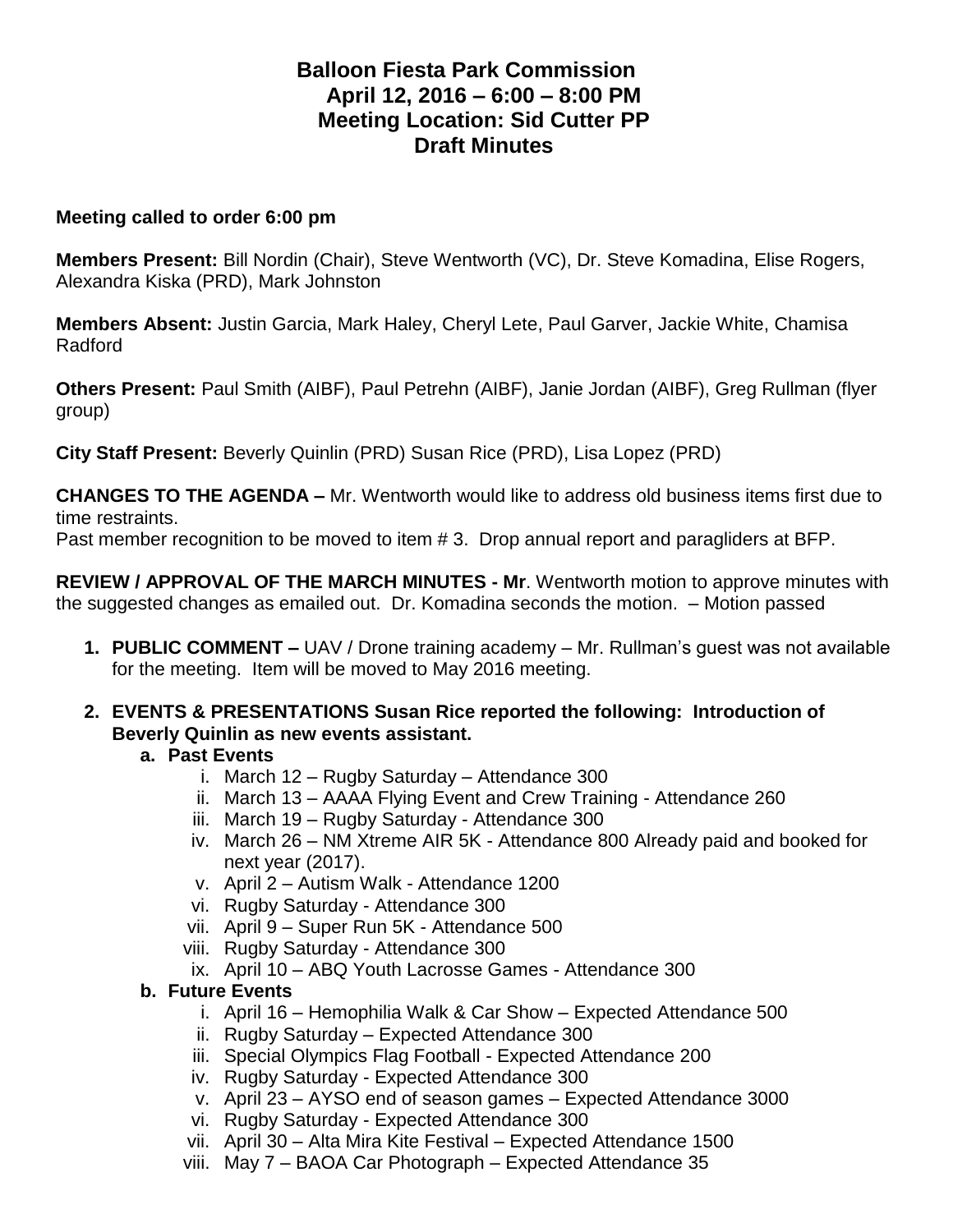- ix. Lemonade Day Expected Attendance 250 Park entrance
- x. NAMI 5K Walk Expected Attendance 300
- xi. March for Babies Expected Attendance 400 Starts at Presbyterian
- xii. Rugby Saturday Expected Attendance 300
- c. **April 15-24 Carnival and Music Festival- Duke City Fair** Will not be happening. Mr. Nordin reported the event moved to Santa Anna Casino but then was cancelled all together. Mr. Smith inquired for details on the cancelation. Mr. Wentworth referred Mr. Smith to the Facebook page of the organizers. Mr. Nordin stated that funds were spent before contracts were signed.
- d. **August Concert Update** Van Warp Tour concert Expected Attendance is 5,000 to 10,000 Mr. Johnston inquired if the event is actually on a Monday. Ms. Rice confirmed. Ms. Rice added the location has been moved to D4 and will face east. The millings next to Public Safety Building will be used for tent area for talent area. Mr. Nordin inquired about lights. Ms. Rice stated yes, lights will be brought in as well as security. Music will end by 10 pm but clean-up will continue until later. A fee for possible extraordinary damages is being charged for possible grass damage.
- e. **Events for Discussion** Ms. Rogers motion to approval all events as listed. Mr. Johnston seconds the motion. Motion passed. (Staff Report Supplement for additional details)
	- i. April 16 Hemophilia Walk and Car Show Expected attendance 800
	- ii. July  $1 6$  Freedom Fourth Expected attendance 60,000
	- iii. April 23 AYSO End of Season Games Expected attendance 3000
	- iv. April 30 Alta Mira Kite Festival Expected attendance 1500
	- v. May 14 15 Lacrosse Fiesta Expected attendance 1000
	- vi. May 21 Rio Grande Celtic Fest Expected attendance 5000
	- vii. May 28–30 Wine Festival Expected attendance 10,000
	- viii. June 4 Kickball for Kids Expected attendance 1000
	- ix. June 11 The Neon Run Expected attendance 1500 Mr. Nordin inquired if the event will end at 11 pm. Ms. Rice responded no – The event time is from 5 pm and ends at 10 PM and clean-up will go until 11 PM.
	- x. June 18 Heart Walk Expected attendance 1500
	- xi. June 24-25 Cancer Relay 4 Life Expected attendance 600
	- xii. July 9 USA Archery NM State Champ. Expected attendance 100 Ms. Rice stated that archery is only allowed during controlled events. This is the second year they are holding the event at the Park. D6 is separated for safety. Ms. Jordan inquired if the policies prevent it. Mr. Nordin responded that the event was held last year and approved after discussion.
	- xiii. July 23 ABQ Dodgeball Expected attendance 1500
	- xiv. July 30 Jungle in July 5K Expected attendance 500
	- xv. August 12-13 BBQ Cook-off and Car Show Expected attendance 500 Benefit Make a Wish.
	- xvi. November 6 Doggie Dash & Dawdle Expected attendance 4000 Attendance confirmed by Ms. Rice when Mr. Nordin asked if the attendance was correct.

### 3. **OLD BUSINESS:**

- a. Paragliders at BFP Mr. Wentworth reported that the gliders have been reviewed in the past. It is not an approved event due to the sound issues. There were also safety concerns due to the large size of the gliders with engines using gasoline.
- b. Verizon Project Status of project and lighting fixture status. It is still in Legal for review.
- c. Past member recognition Committee Mr. Wentworth, Mr. Mezzancello and Mr. Garcia – Mr. Wentworth information was sent to the Commission several months ago. A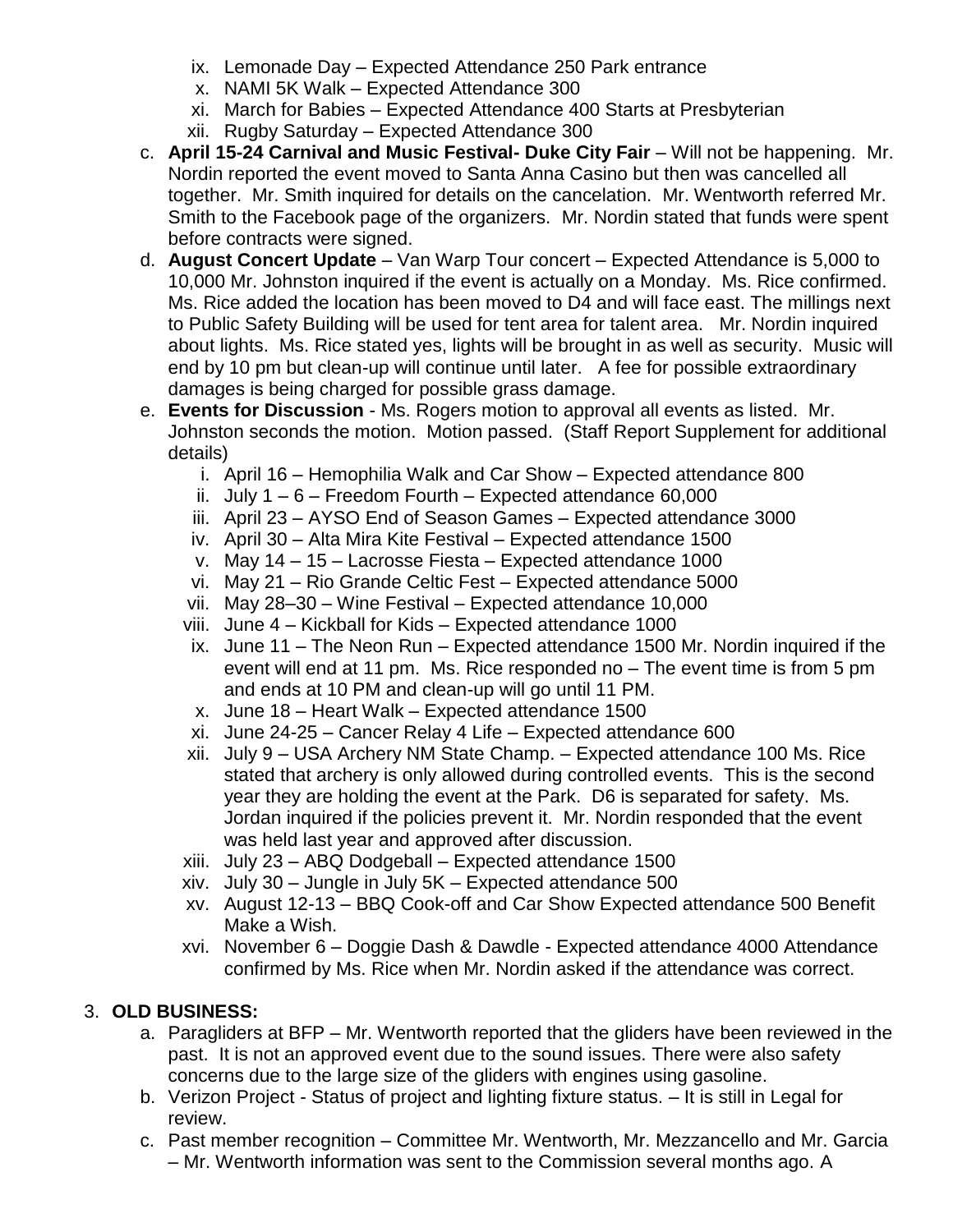Plexiglas display that was able to be updated as needed was decided upon. Expected cost would be about \$3,000.00. Several past members have passed away and should be recognized. Item has been voted on and approved by the Commission. Mr. Wentworth motions to request PRD proceed.

- i. Ms. Kiska responded that due to the request of the Commission for a memorial plaque to honor past Commission members the Parks and Recreation Administration decided to create an Ad Hoc Committee to determine the policies and guidelines for any and all memorials for Balloon Fiesta Park per the directive of Director Taylor. Chris Green, Jason Coffee, Mike Rice, Bill Nordin, Sherri Buggerman, Alex Kiska are on the committee. Wentworth expressed concern that the Commission was never informed about the formation of the referenced committee or asked to be involved. He also expressed concern about the work already done and agreed to by the Commission. He indicated it appeared the Commission was being ignored and blindsided. Mr. Wentworth requested that full communication of the approved recognition be given to the committee on what work has been done and decided upon by the Commission. There is a meeting on Friday 9 am at the event center meeting. Mr. Wentworth would like an email with meeting details. Dr. Komadina stated work needs to be done to complete the Commission request based on the design plan that is decided upon. Ms. Kiska states all are welcome to attend and provide input on the memorial policies that will be set up.
- d. BFP daily guidelines
- e. Annual Report Delete form agenda

# **4. REPORTS / UPDATES**

- **a. Department of Municipal Development - NONE**
- **b. Albuquerque International Balloon Fiesta Reported by Mr. Smith.** 
	- i. 2016 Fiesta The big project is to put fiber optics along Main Street. The system was last addressed in 1986. Parks and Recreation and Cultural Services Division and Homeland Security will all be asked for assistance. Fiber optics will be installed from the public safety to Sid Cutter. Ms. Kiska confirmed completion summer 2016. AIBF doesn't want to invest up to \$100,000 if Verizon digs it up. A planned installation needs to be done. Mr. Nordin inquired if the lines that will go from Sid Cutter to Public Safety Buildings could be connected to, for extensions? Mr. Smith answered that he doesn't know.
	- ii. Utility infrastructure at President's Compound will be upgraded. Waiting on prices form PNM. Mr. Olson confirmed that he is still waiting for drawings from PNM. Ms. Jordan stated AIBF is also awaiting the same documents.
	- iii. Will any landscaping be done before 2016 Fiesta for landscaping? Will AstroTurf be placed around the millings? Ms. Kiska responded that she is not aware that it will be and it is expected that AIBF will pay for the AstroTurf this year. Mr. Smith inquired if the sheds will be moved. Ms. Kiska stated that they will not be moved until the landscaping is done. There was a question about moving the memorial obelisk located on the north side of the Park that had been damaged by Parks and Recreation several years ago. Mr. Smith also inquired if there will be blinds on the windows. Ms. Kiska responded that at this time there is no talk about blinds.
	- iv. Mr. Nordin complimented AIBF on the success of the 2015 Fiesta. Mr. Smith corrected that the figures reported are a reflection of the financial impact to the City of Albuquerque wide not necessarily income to Fiesta.
	- v. Ms. Rice advised that at the end of April a meeting will be held to discuss alterations and park improvements such as structural changes and signs. Mr.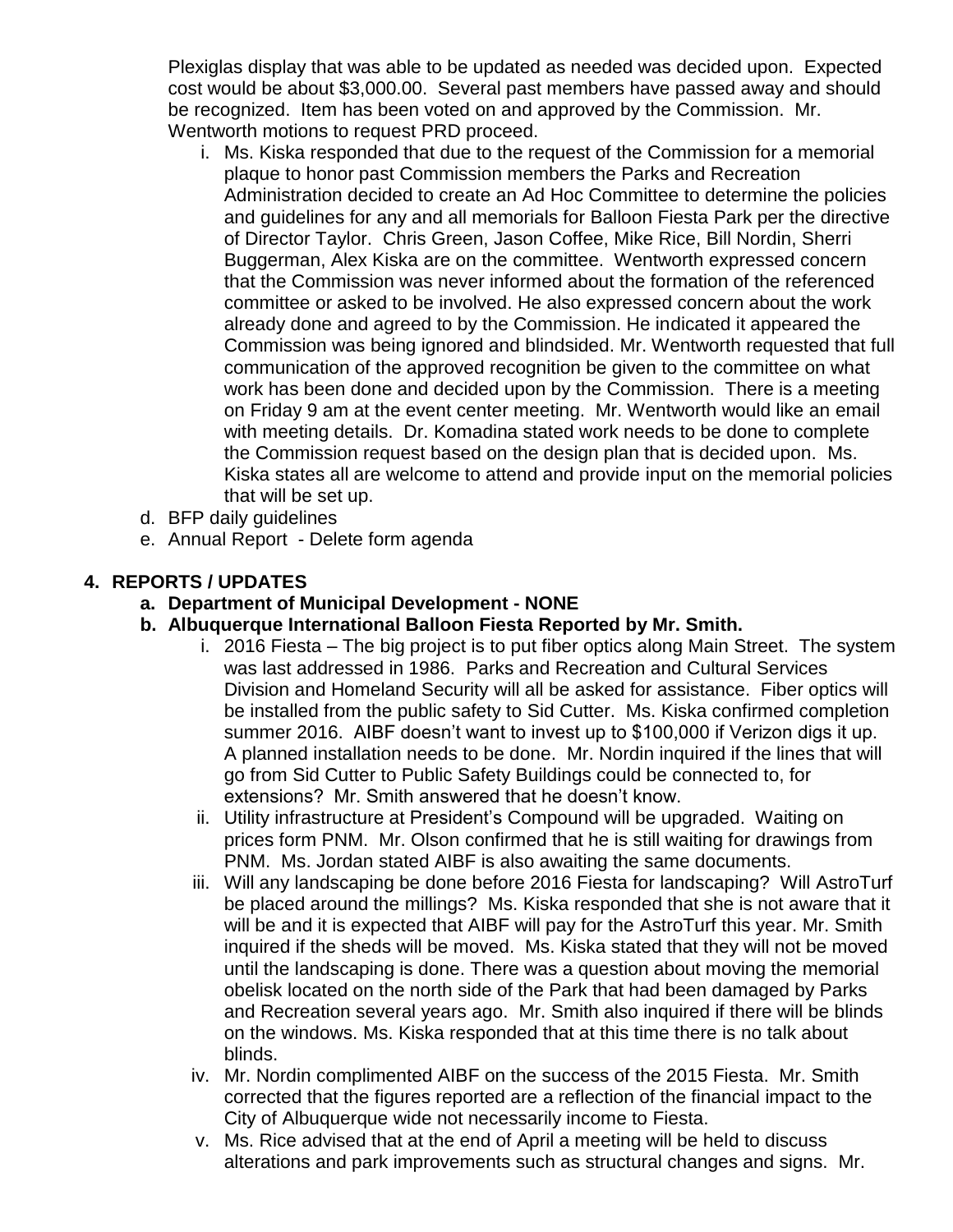Nordin inquired what walls are changing. Mr. Smith responded that they are on the north end of the field and then questioned the gate sign update. Ms. Rice stated that the Gate 27 and 28 will be renumbered due to a retirement of three of the gates.

- vi. Mr. Nordin inquired building plans. Mr. Smith responded about the mobile minis (Conex Boxes) and how they are used and what they look like. They can be used as hospitality centers and moved easily.
- **c. Anderson Abruzzo Albuquerque International Balloon Museum –** Mr. Garver not in attendance to report. Items listed below are from the observation of Ms. Rice and Ms. Jordan.
	- i. Past Events Food truck fest seemed like it was a successful event.
	- ii. Future events Renaissance Fair will take place next month.
	- iii. Commission requested that in future meetings that are not attended that a report still be sent in for Commission discussion.
- **d. Environmental Health Department –** Mr. Olson not in attendance to report.

## **e. Parks & Recreation**

- i. Income since last meeting
	- 1. Park Rental \$16,111 / \$57,769 (March YTD)
	- 2. Event Center \$5,390 / \$56,990
	- 3. Sid Cutter \$2,300 / \$50,733
- ii. Mr. Nordin inquired about the Proms that are being held. Ms. Rice responded that the only issue has been the decorations. The damage done is already in process of repairs. Ms. Jordan inquired about lock in proms – Ms. Rice stated no requests of that nature have been made.
- iii. Next GEO Bond P & R priorities Presentation given to group by Ms. Kiska. PDF of power point presentation.
	- 1. Q & A Mr. Wentworth inquired about the electric gate replacements. Ms. Kiska responded that the electric gates on the north end of the park are old and have to be repaired often. They need to be replaced.
	- 2. If the full amount is not approved Ms. Kiska will have to give a list of priorities of how the funds will be spent.
	- 3. Q & A Dr. Komadina stated that if given the choice between items that make the park nice vs making the park usable for the public, he would choose to have utilization over aesthetics. Ms. Kiska states that the plans incorporate both. Such as tables and plants that will keep the area cool. Mr. Komadina stated that waste that takes place with government spending.
	- 4. Q & A Dr. Komadina inquired if there are any other sources of money. What are the restrictions on fund raising? Ms. Kiska responded that PRD is often times one of the first areas cut when funding is scarce. There are urban grants available for parks such as BFP. Planning and Design attempt to look for alternate funds.
	- 5. Mr. Wentworth inquired about the use of additional funds such as the lodgers' tax. Ms. Rogers responded that the lodgers' tax is earmarked for advertisements. Mr. Wentworth also pointed out the public and past Commissioners lobbied the State Legislature for funding for the Park.
	- 6. Dr. Komadina stated that Homeland security should assist with location and lobbying the funds. All public safety items could be addressed. Ms. Kiska will do some research. Mr. Wentworth agrees with functionality being a priority.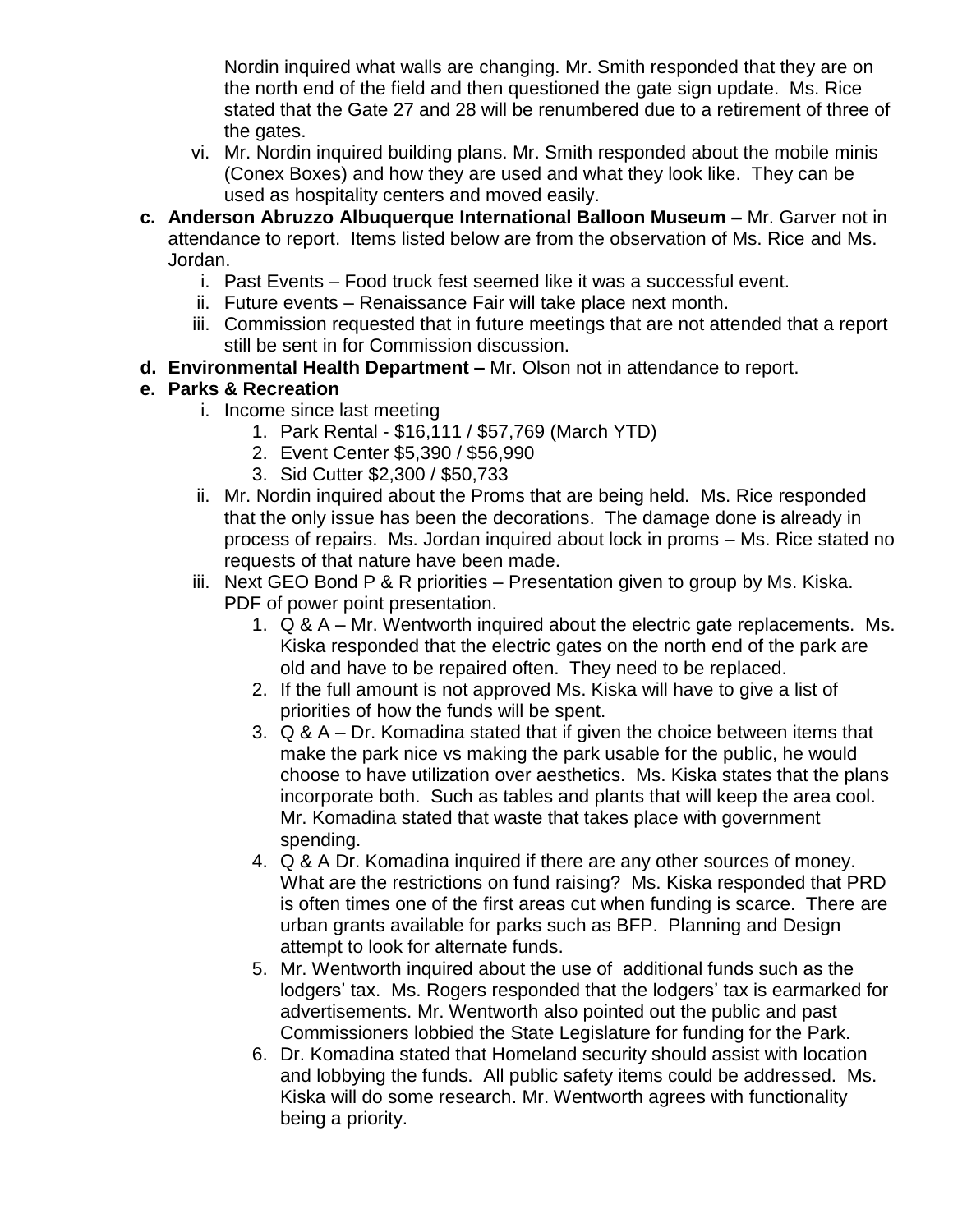- 7. Mr. Nordin inquired if Ms. Kiska believes the funds will be cut. Ms. Kiska responded that it will most likely be cut but she will attempt to get as much as she can and will have to reevaluate the various projects.
- 8. Dr. Komadina inquired if private entities can build on the park, such as a sponsorship of a building. Ms. Kiska responded that PRD is considering the idea both with BFP and the upcoming Regional Ball Field. Mr. Nordin reminds the group that if sponsors are put in place those funds should be held in escrow to remove the name off the building when the contract is complete or if the company goes out of business.

## f. **O-15-2 amending the Balloon Fiesta Park Ordinance**

- i. Cheryl Lete Confirmed by Council on 4/4/2016 Term expires on 7/1/2019
- ii. Justin Garcia Reconfirmed by Council on 4/4/2016- Term expires 7/1/2018
- iii. On April  $4<sup>th</sup>$  City Council motioned to defer the bill until May 2, 2016.

### **g. RPC - Zone Change Proposal to build a 40 lot gated residential area by the Balloon Museum**

- i. EPC voted 4 to 2 to allow for the zone change.
- ii. Zone change being appealed by the City of Albuquerque– Update Next meeting will be Thursday April 14, 2016. Mr. Wentworth responded that the appeal will go in front of the land use hearing officer and a recommendation will be given to the City Council. Mr. Wentworth said he would send out the information that he has on the issue to the Commission.

### **5. NEW BUSINESS:**

- a. Pricing / Fee schedule –Ms. Rice requested a single price for profit and nonprofit as well as a price increase for rentals at the Event Center.
	- i. Single fee for park rental Possible price increase and then have fees waived or reduced for nonprofits as a possible option. Mr. Wentworth stated that a two tier system is needed and percentage of profits should be added to the schedule for the large for profit vendors.
	- ii. Ms. Rice explained that some of the determinations are hard to make on what events are profit and nonprofit. A cancer run could be a nonprofit but they make profits vs a vendor only giving a portion to a nonprofit organization. Currently it is determined by who is caring the insurance.
	- iii. Mr. Nordin inquired about the City of Albuquerque's anti-donation clause Ms. Kiska explained that the City follows the same format as the State of NM. Example that the numbers of volunteer hours is equivalent to the cost of the field use. It has to be well documented. It can also be requested via a request to the Mayor's office. How do the rules apply to the anti-donation rules? Mr. Wentworth pointed out the Bernco and other facilities allow groups to sign a usage agreement that allows the group to provide some sort of public service in return for the use. Those provided services are most often never equivalent to any costs normally charged for use.
	- iv. Dr. Komadina inquired about fee waivers. Ms. Rice explained the process already in place for fee waivers is at the digression of the Director of PRD.
	- v. Mr. Wentworth suggested that the two tier system should remain in place as well as adding a percentage of profit system be put in place for the large for profit events.
	- vi. Mr. Johnston reminded the group that tax documents were discussed at one time. One price is not a bad idea but that exceptions should be a simple process. Ms. Rice explains the simplicity of the current document and the approval rate to date has been good.